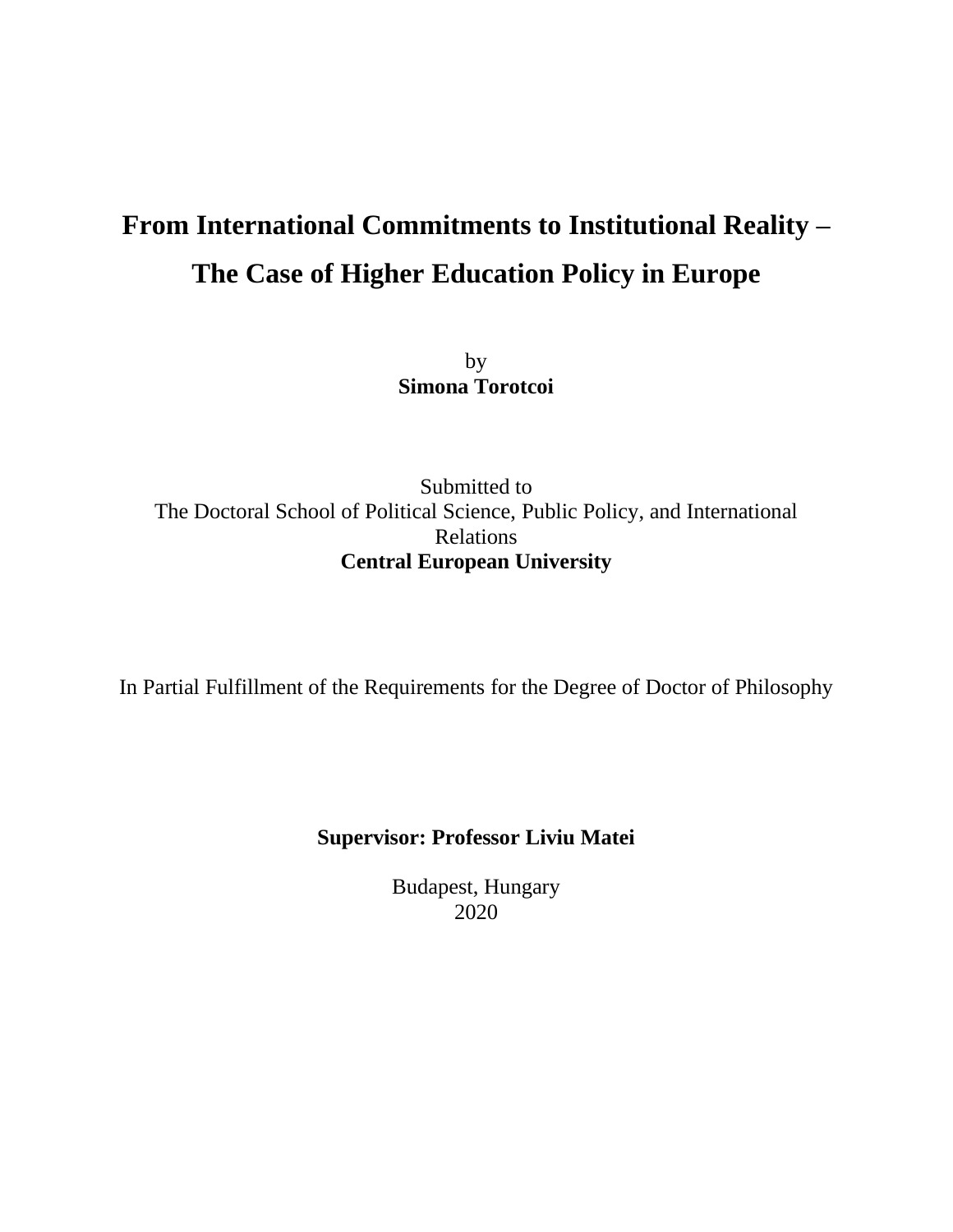### **Abstract**

This dissertation explores the topic of higher education policy implementation in a multi-level voluntary governance setting, the European Higher Education Area  $(EHEA)^1$ . The EHEA and its predecessor, the Bologna Process, have been recognized as an unprecedented regional cooperation initiative in the field of higher education, with participating countries commonly agreeing on higher education reforms to be implemented nationally (e.g., degree cycles, recognition, mobility, quality assurance, student centered learning). Implementation reports have shown that despite the explicit commitment of national representatives, the same pressure, principles, arguments, and narratives they are all exposed to, the implementation of these reforms is uneven across the participating countries. This is not "puzzling" in itself. As in the case of any large and complex 'policy package', divergence is the norm. There is no example of full compliance achieved with identical implementation tools in any international agreement - especially a voluntary one - where there are no supranational/international agents with stronger competencies and possibilities for enforcement.

Analyzing the diverse literature on the implementation of these reforms, it was revealed that (1) implementation as a term is used broadly to denote a variety of stages of compliance; (2) country case studies, which look very generally at what facilitates or obstructs the implementation of the Bologna Process (BP) dominate, (3) there is little done on comparing different countries and policy areas at the higher education institutions' level; and, last but not least, (4) currently there is no theoretically grounded and methodological sound explanation for different implementation levels across the participating countries but a collection of multi-factors influencing implementation. Considering these trends, this dissertation asks: *What are the factors explaining the different levels of implementation of higher education policies within the Bologna Process?* First of all, this dissertation seeks to address this particular research gap by focusing on specific policy areas within the BP, diverse country contexts and higher education institutions within such contexts. Secondly, it aims to contribute to the broader policy implementation literature by providing a conceptual understanding of policy implementation, breaking it into *adoption*, *transposition* and *practical implementation*. Furthermore, this study puts forward an innovative integrated analytical

<sup>&</sup>lt;sup>1</sup> In 1999, when the Bologna Process was officially launched, the Ministers of Education committed themselves to achieving the creation of an EHEA by 2010.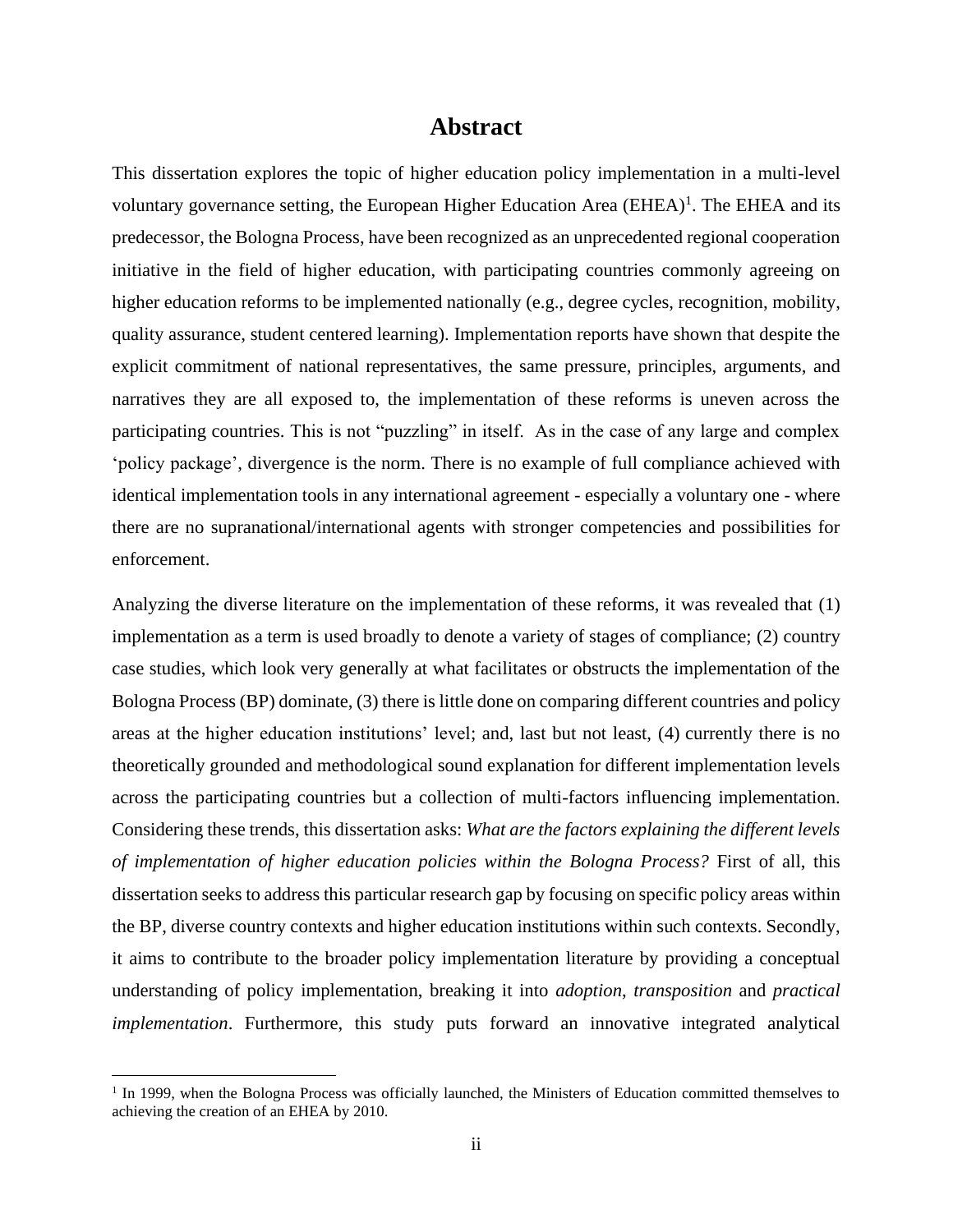framework and a corresponding set of factors for each of the three implementation stages, and empirically tests them in the above-mentioned contexts.

In line with the proposed analytical framework, the dissertation argues that when explaining implementation there is a need to look at 1) the policy to be implemented – in this dissertation social dimension (SD) and quality assurance (QA) within the BP; 2) the specific country contexts and higher education systems - in this dissertation Moldova, Romania and Portugal were selected as diverse cases; and 3) the characteristics of individual higher education institutions in those countries – in this dissertation several higher education institutions across the three countries.

The dissertation hypothesizes three causal mechanisms for each of the implementation levels. Firstly, is hypothesized that adoption is the outcome of a policy fit between commonly agreed policies at the BP level and national preferences and interests, as manifested through national representatives' participation in BP. This causal model predicts that if BP policies have the support of top domestic actors and structures, this may push the national policies closer to the ones promoted by the BP. As a result, BP structures (e.g., working groups) prefer to collaborate with those domestic actors who are in favor of its policies. Secondly, specific to the transposition stage it can be hypothesized that mutual learning and other socialization processes equip governmental agencies and bodies, societal actors, and the academic community with information about the main developments at the EHEA level and contribute to national level policy-making by affecting the choices of national policy makers for specific policy instruments and implementation mechanisms. Thirdly, at the HEIs level, rectors and top-managers, academic and administrative staff, and also students develop institutional plans and policies in line with the national level policies or the BP, depending on their participation as stakeholders in the policy-making processes, and the added value of the policies in question for HEIs' institutional development.

The analysis is based on a set of 68 semi-structured interviews conducted between October 2017 – June 2018 with top higher education decision-makers, governmental representatives and agencies in the field, higher education experts and professionals, national student unions and other affected groups, higher education institutions' leaders and managers, professors, student representatives, staff and other administrative units. Besides this, the dissertation makes use of 6 additional interviews conducted with transnational and European level stakeholders, European level experts, professionals, and European level policy networks on higher education.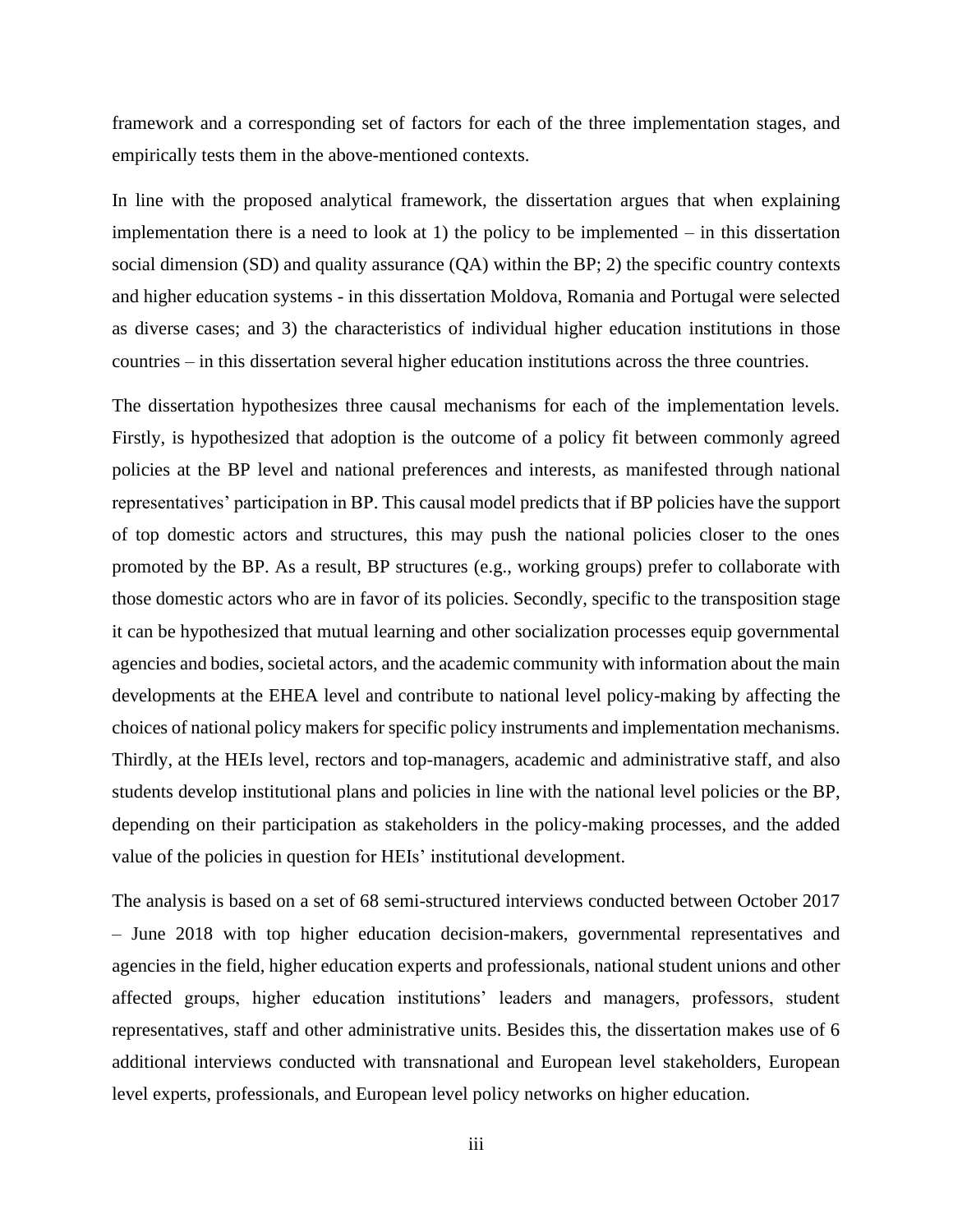This research highlights the complex relationship between the BP, national, and institutional policy-making and the importance of national and institutional (interest) structures, actors (coalitions) and processes in the implementation of international commitments. While it is assumed that there is a sequential "filter" when it comes to the implementation the BP commitments, with each level and layer of policy-making preconditioning the following one, this dissertation has shown that this is very much dependent on the policy in question. QA is a rather well-defined and technical area, with clear conceptualizations and operationalizations, with structures and bodies at the European, national and institutional level, whereas the SD is underdeveloped in this respect. HEIs implement QA policies because of the competitive environment they have to operate in but also because of the existent monitoring mechanisms (at the institutional, national and BP level). The SD is a rather unstructured and more sensitive area, with most of the universities putting forward their own preferred approaches on how to deal with such issues. If in the case of QA in most of the countries there is a national level agency, which pushes for implementation at the HEIs level, in the case of SD the situation is loose. Given such differences between these policy areas, the corresponding implementation "filters" are different, therefore the different levels of implementation.

This dissertation also revealed the extent to which HEIs react to national and transnational (BP) policies given their autonomy and institutional preferences. Looking more broadly at HEIs behaviors within the BP, it can be stated based on the research for this dissertation that their participation is rather minimal and their engagement with the BP usually takes place through transnational structures rather than the national level delegations and structures. This poses further challenges for implementation, since HEIs become "passive" recipients and targets of national and BP policies despite their own agentic capacities.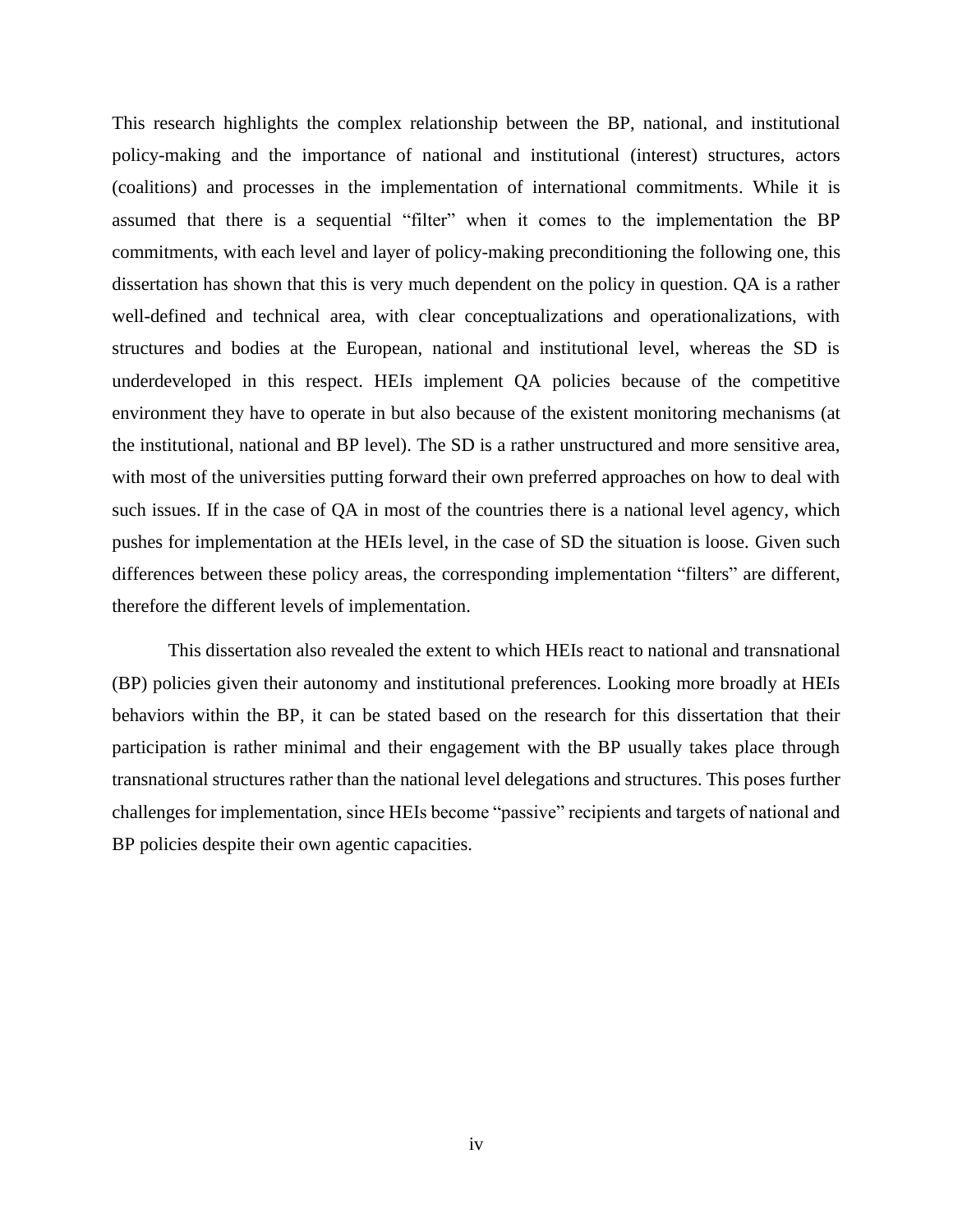# **Glossary**

| <b>Concept</b>             | <b>Working definition</b>                                                                                                                                                                                                                                                         |
|----------------------------|-----------------------------------------------------------------------------------------------------------------------------------------------------------------------------------------------------------------------------------------------------------------------------------|
| Adoption                   | Refers to the incorporation into national laws and regulations of<br>specific policy provisions, or directives by participating countries.                                                                                                                                        |
| Compliance                 | Enactment of higher education policies that act in ways that are<br>consistent with the goals and objectives intended by the policy<br>makers.                                                                                                                                    |
| Transposition              | The translation of an objective, goal into operating guidelines and/or<br>specific policies.                                                                                                                                                                                      |
| Implementation             | Stage of policymaking through which adopted policies are put into<br>effect. It is situated between the formulation of a policy and the<br>(un)intended outcomes of that policy.                                                                                                  |
| Policy convergence         | A coming together of two or more distinct entities or phenomena.<br>The act of increasing similarity between the policies of different<br>countries or institutions.                                                                                                              |
| Action line/Commitment     | A course of action seeking to address a goal or an objective, in order<br>to redress policy problems, create or improve policy.                                                                                                                                                   |
| Transfer                   | A process by which knowledge about policies in one sector or as<br>proposed by one model is used for the development of policies at<br>another model.                                                                                                                             |
| Participating countries    | Bologna Process member countries and associate members.                                                                                                                                                                                                                           |
| Quality assurance (QA)     | All the policies, ongoing review processes and actions designed to<br>ensure that institutions, programs and qualifications meet and<br>maintain specified standards of education, scholarship,<br>and<br>infrastructure. <sup>2</sup>                                            |
| Internal quality assurance | Institutional policies targeting the quality of institutions, degrees<br>(including joint degrees, cross-border higher education), programs,<br>including aspects related to the design of study programs, their<br>objectives and learning outcomes and obtained qualifications. |
| Social dimension (SD)      | Policies aiming at equality of opportunities in higher education, in<br>terms of access, participation and successful completion of studies<br>(e.g., studying and living conditions, guidance and counselling,<br>financial support). $\frac{3}{2}$                              |
| Communiqué/Declaration     | Policy documents at the Bologna Process setting the main action<br>lines to be implemented at the national and institutional level.                                                                                                                                               |
| Implementation outputs     | The volume of legislation and administrative acts and institutional<br>level higher education policies produced (adopted) over a certain<br>period of time.                                                                                                                       |
| Implementation<br>outcomes | The actual results caused by implementation outputs.                                                                                                                                                                                                                              |

<sup>&</sup>lt;sup>2</sup> Quality Assurance 2007-2009. The European Higher Education Area. Retrieved March 20, 2020, from <http://www.ehea.info/pid34784/quality-assurance-2007-2009.html>

<sup>3</sup> *Social Dimension 2007-2009.* The European Higher Education Area. Retrieved March 20, 2020, from <http://www.ehea.info/pid34785/social-dimension-2007-2009.html>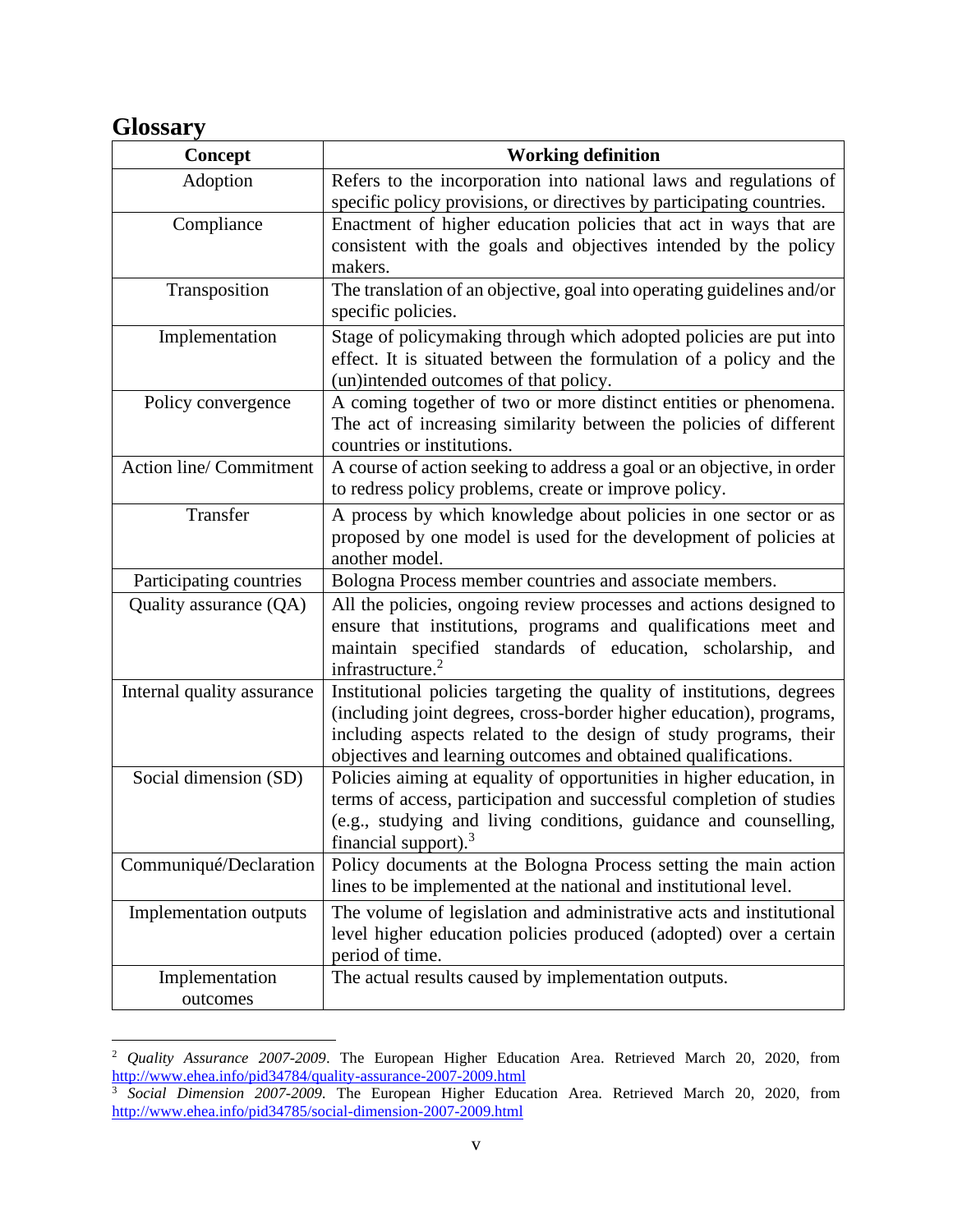## **List of Abbreviations**

**A3ES** - Agency for Assessment and Accreditation of Higher Education in Portugal **AG** - Ad-Hoc Working Group **ANACEC** – The Moldavian National Agency for Quality Assurance in Education and Research **ANOSR** - National Alliance of Student Organizations in Romania **ARACIS** - The Romanian Agency for Quality Assurance in Higher Education **BFUG** - Bologna Follow-up Group **BP** – Bologna Process **CIPES** – The Centre for Research in Higher Education Policies **CNOSM** – The Moldavian National Council of Student Organizations **CoE** - Council of Europe **CRUP** - Council of Rectors of Portuguese Universities **CTNM** – National Youth Council Moldova **DGES** - General Directorate of Higher Education **EC** - European Commission **ECTS** - European Credit Transfer System **EHEA** - European Higher Education Area **ENQA** - European Network of Quality Assurance in Higher Education **ESU** - European Student Union **EUA** - European University Association **EURASHE** - European Association of Institutions in Higher Education **HE** – Higher Education **HEI** – Higher Education Institution **IVA** – International Voluntary Agreement **LRC** - Lisbon Recognition Convention **OMC** – Open Method of Coordination **QA** – Quality Assurance **SCL** - Student Centered Learning **SD** - Social Dimension

**UEFISCDI** - The Executive Agency for Higher Education, Research, Development and Innovation Funding

**WG** - Working Group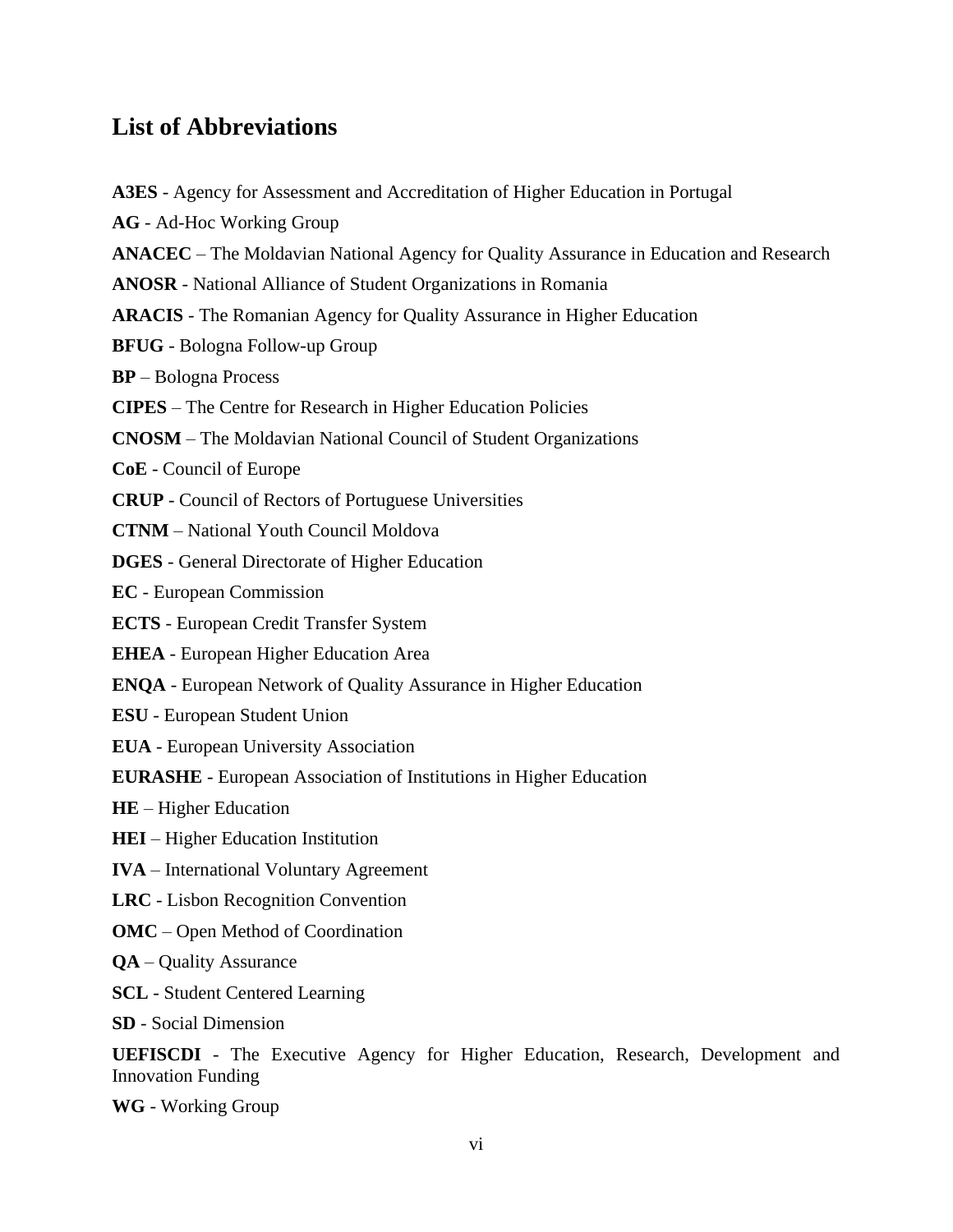### **Introduction**

There has always been an interest in exploring compliance and implementation of international treaties and laws from either the perspective of the involved actors, the process itself and its analysis, trends in development, or the issues the key stakeholders face. However, only recently has the topic of the implementation of international voluntary agreements (IVAs) sparked academic interest<sup>4</sup>. For example, in the field of European integration several scholars have been exploring member states' compliance with EU soft law (Senden, 2004; Falkner et al., 2005). An area in which there is clearly a high scholarly interest in studying compliance with IVAs is environmental policy (e.g., the Kyoto Protocol, the Copenhagen Agreement) (Blackman et al., 2012; Croci, 2005). IVAs can have different shapes (e.g., public schemes, multi-stakeholder agreements) and sizes (regional level agreements – e.g. macro-regional cooperation initiatives; state level agreements – e.g., OSCE). IVAs are tools through which parties assume "obligations" among themselves, which are not legally binding, and engage in different convergence, cooperation, or harmonization processes in order to achieve integration or create a common ground framework in that respective policy area.

Enacting policies that are consistent with the goals and objectives intended through IVAs represents a starting point for the members of those agreements to express their commitment towards those aims. In counterpart to the simple agreement on, or adoption of, international documents, the lack of actual policies at the national level, despite the commitment to similar objectives and standards results in different implementation outputs, outcomes or underachievement of the intended goals. This was the case, for example, with the Millennium Development Goals as an IVA. The question why countries are presenting different levels of implementation with regards to commonly agreed IVAs is a foundational one for both policy analysts and political scientists. This question will be addressed in the current study with the aim of contributing to the understanding of policy implementation as a more general policy phenomenon, for which higher education (HE) policy – the Bologna Process - is used as a specific area. Despite broad similarities across participating countries and the same goals of harmonization and policy convergence, the BP presents different implementation outputs across countries and universities, as revealed through numerous reports and dedicated scholarly literature. This dissertation aims to articulate conceptually and unravel empirically the factors leading to such varying implementation performance.

<sup>&</sup>lt;sup>4</sup> For a discussion on the difference between compliance and implementation see section 4.1.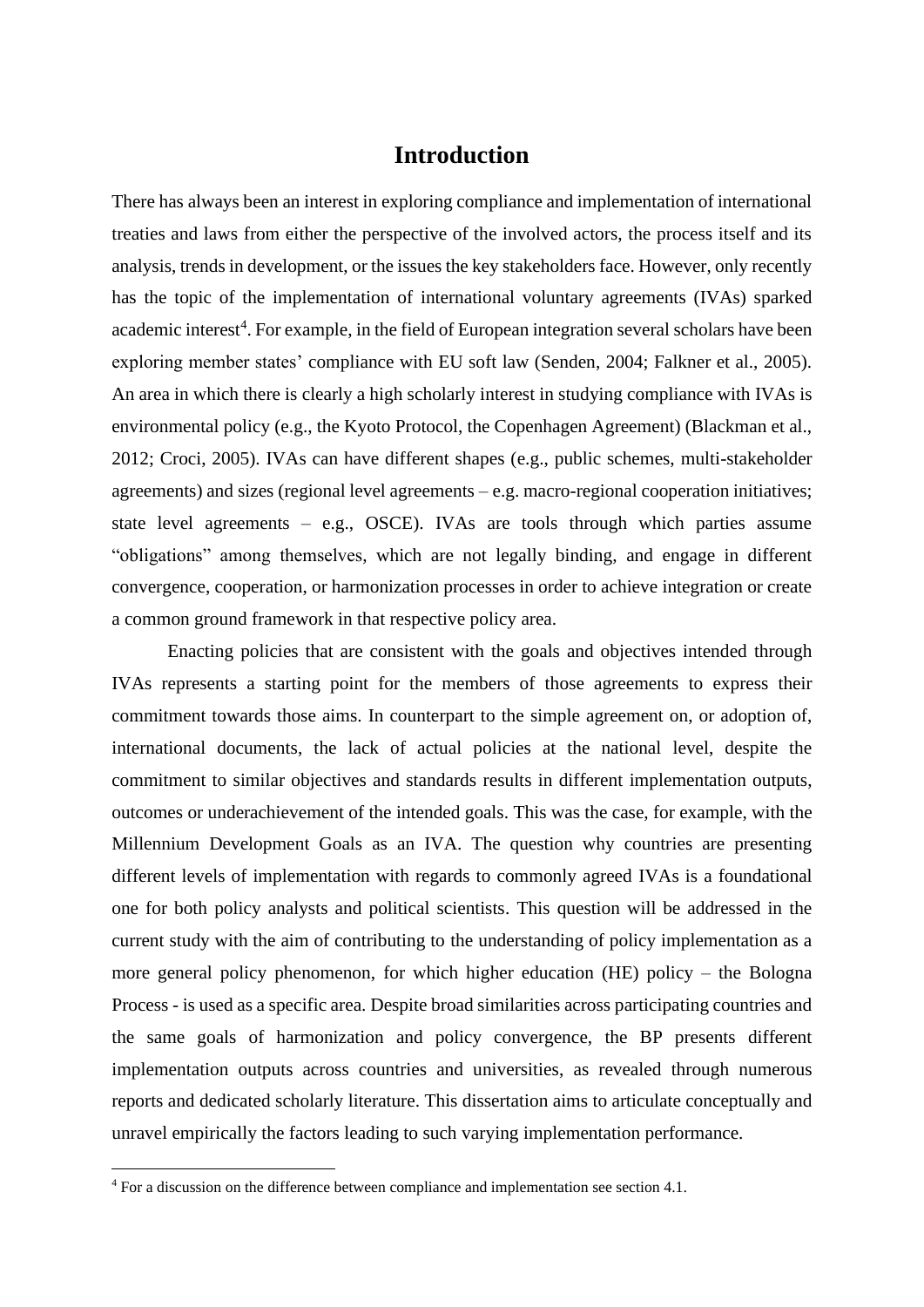Very often, IVAs involve integration aspects. This is certainly true for the BP (Furlong 2011; Veiga, A., Magalhães and Amaral, 2015). Due to their non-binding nature, IVAs provide fertile ground for exploring what drives the differentiated integration aspect (Holzinger and Schimmelfennig, 2012) – that is, the territorially fragmented validity of commonly agreed rules and behaviors in an international setting. First, the differentiated aspect comes from the flexibility of the system, which permits such rules not to be applied in certain contexts. However, this phenomenon is not only about the validity of the rules but also about the ability and eagerness of the actors to participate in the desired integration process (Andersen and Sitter, 2006). Scholars have put forward different types of differentiated integration. For example, Holzinger and Schimmelfennig (2012), based on a series of criteria –whether differentiation is temporal or permanent, whether it is functional or territorial, etc. - came up with around ten types of differentiated integration, ranging from multi-speed, multiple standards to flexible cooperation<sup>5</sup>. In a similar fashion, Schimmelfennig, Leuffen and Ritberger (2015, p. 765) coined the terms *vertical* and *horizontal differentiation*. Vertical differentiation refers to cases in which a policy area has been integrated at different speeds and reached different levels of centralization over time. Horizontal differentiation relates to the territorial dimension and refers to the fact that many integrated policies are neither uniformly nor exclusively valid in the concerned policy contexts, that is they may stand beside one another and express different approaches to the policies.

Policy implementation scholars have offered several explanations for diverging compliance outcomes by putting as main variables the salience of the policy, its design and governance system, but also the institutional arrangements and resources needed for operating that policy, including the will of the responsible bodies. However, currently there is no generally agreed theory of implementation. The existing literature offers only a collection of multi-factors influencing implementation (Howlett, 2018; Hrebiniak, 2006; Spillane et al., 2002; Mazmanian and Sabatier, 1981; Pressman and Wildavsky, 1974; Hjem and Hull, 1982; Montjoy and O'Toole, 1979). Differentiation comes somewhat as unexpected if one considers that all participating actors have agreed on the respective policies and expressed their willingness and commitment to implement them. In addition, the nature of the IVAs result in that all signatories are all exposed to the same principles, arguments and narratives, and the

<sup>5</sup> For example, multi-speed differentiated integration suggests an increasing degree of flexibility in the integration process, with participating countries being allowed to move at a different pace towards the common goals. Multiple standards imply that different groups of participating countries will have to comply with a different set of standards. Flexible cooperation or integration flexible integration are used interchangeably to refer to the different refers to the different modes of integration adopted by participating countries.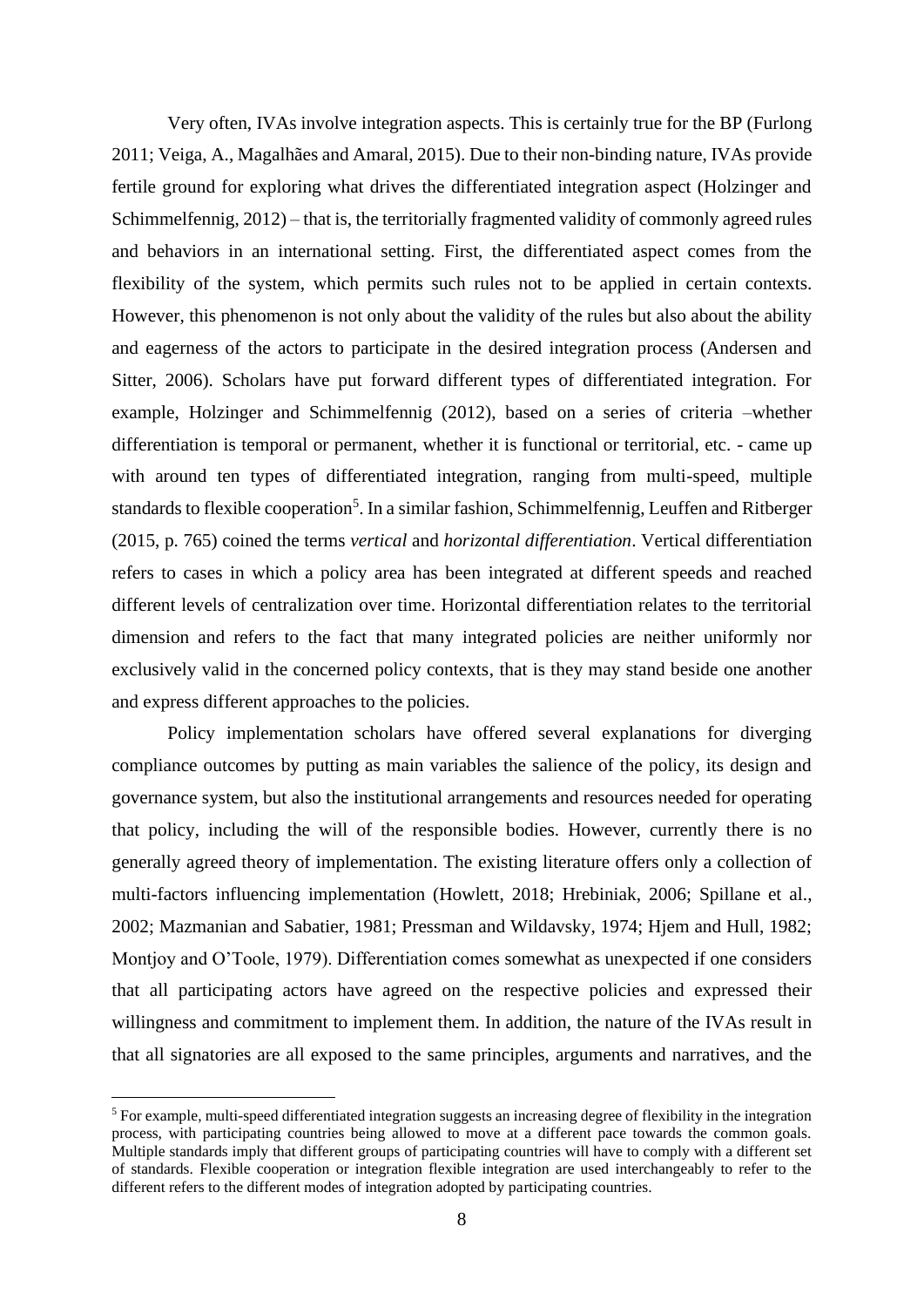same pressure from the in-place governance structures and/or peers. However, as in the case of any large and complex 'policy package', divergence is the norm. There is no example of full compliance achieved with identical implementation tools in any international agreement, and especially in a voluntary one, where there are no supranational/international agents with stronger competencies and possibilities for enforcement.

European integration and Europeanisation scholars have provided different reasons for different policy implementation outputs, including the governance system at hand (Falkner et al., 2005), the specificities of the national contexts (Schimmelfennig and Winzen, 2017), the governance arrangements (e.g., multi-level governance settings – international, national/regional, and institutional) and the chosen policy instruments and tools (Ágh, 2014), and their impact on creating a shared understanding and common policy practices (e.g., normative-ideational factors - Holzinger and Schimmelfennig, 2012). Other studies link variation in implementation across policy sectors and countries to differences in member states institutions, their capacities and willingness to be engaged in new policy processes, their policy-making traditions and heterogeneities (Knill and Lenschow, 1998), and the degree of change and resources the policy in question entails (Andersen and Sitter, 2006). Given the nonbinding aspect of IVAs, member countries have the discretion to slow down or even neglect the transposition and practical implementation phases. In a similar fashion, assuming the legal framework is in place at the national level, the lowest level implementation institutions might choose to adapt or adjust to the new policies pretending to align their behavior with the prescribed rule or change their behavior in superficial ways that leave the intended objective intact. This is certainly the case in higher education (Batory, 2016). It can be claimed that differentiated integration is multi-leveled: it happens across countries, but it also "happens within them and among components belonging to different states that connect to each other and/or to the European level" (Fumasoli, Gornitzka and Leruth, 2015, p. 1).

By using the case of higher education policy in Europe, a policy sector which presents high levels of differentiated integration (c.f. Veiga, Magalhães, and Amaral, 2015), this dissertation aims to explore what drives the different levels of implementation across the BP countries/EHEA<sup>6</sup>.

<sup>6</sup> Recently there is an increasing emphasis on regional integration projects which, among many others, engage in different policy convergence and harmonization processes including cooperation in higher education as a way to overcome globalization challenges. Initiatives from the MERCOSUR, the ASEAN group, from the African Union or the European Higher Education Area (the Bologna Process) are a few examples of the macro-level situation.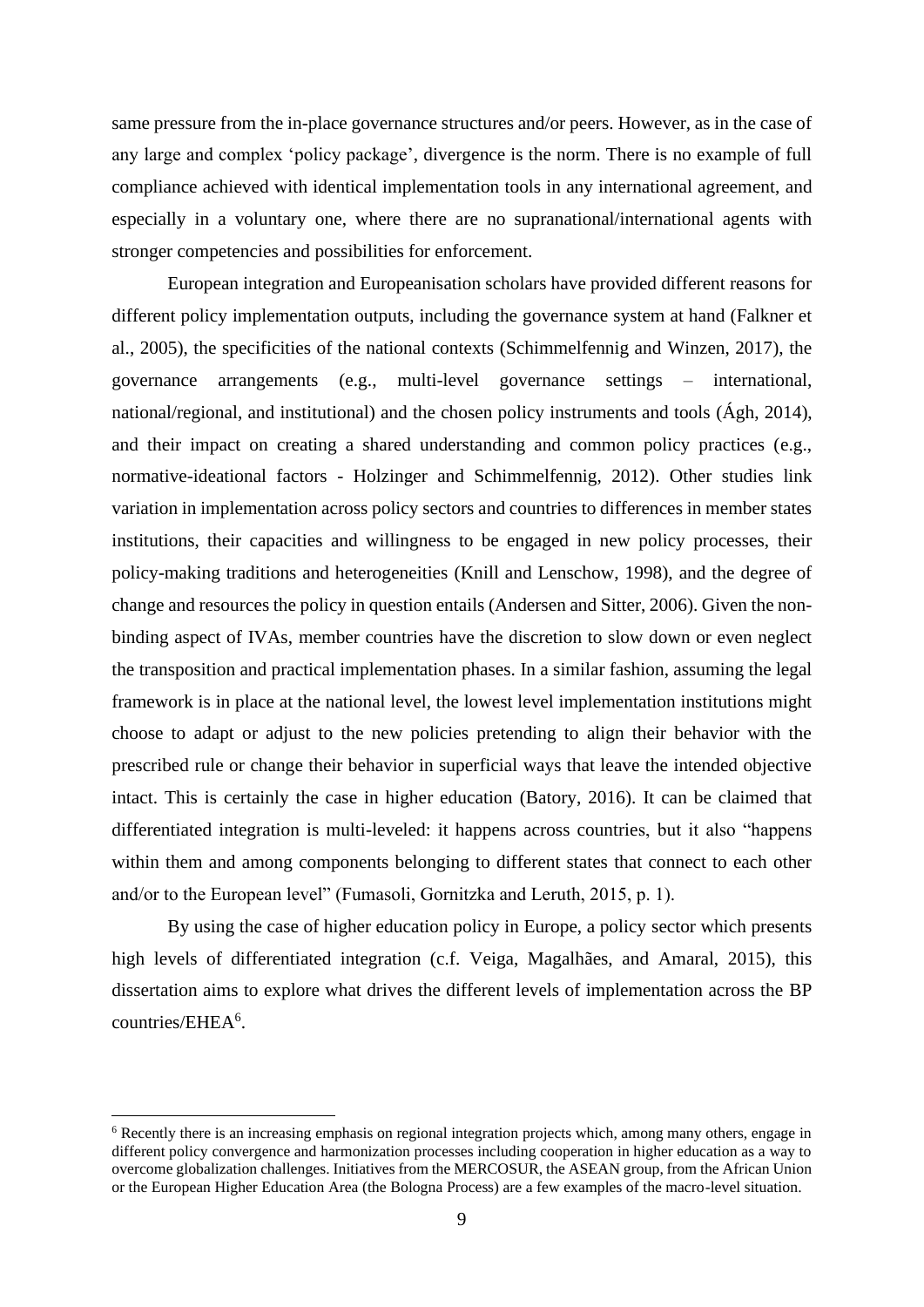Criticized by many, praised by others, the BP is a voluntary agreed, collective and intergovernmental effort to strengthen the competitiveness and attractiveness of the European HEsystem by helping the existing diverse systems to converge towards more transparent systems and create a harmonized European higher education area (Garben, 2010). It is widely accepted that the BP (currently consisting 48 European countries) is a *sui generis* phenomenon. This idea of uniqueness has been portrayed from different perspectives, looking either at the voluntarist character of the process, its mode of governance, its bodies and ways of functioning, and its legal basis (Elken et al., 2011; Erdoğan, 2015). The most notable characteristics of the BP are "the apparent informality of the processes, the co-option of membership, the reliance on flexible shared targets for intermediate objectives, the common culture of policy learning and the emphasis on continual enhancement to drive reform" (Furlong, 2011, p. 19). The BP reflects the liberal intergovernmentalism (Moravcsik, 1998) phenomenon, which perceives participating countries as central actors in the integration process behaving like rational actors pursuing their own interests, but accepting the idea of a shared soft sovereignty.

"The Bologna Process represents an unprecedented, ambitious and original European initiative" claims Matei (2014) with the occasion of Bologna Process Researchers' Conference. Among many others, he claims that the uniqueness of the BP stands in its ability to create "a European space for dialogue in higher education" and "a platform to inform decision-making and stimulate and support practical action in HEat the European, national and institutional level". The BP has a few action lines, or sub-policy areas, such as: the adoption of a system of easily readable and comparable degrees; a two cycles system; a system of credits; mobility; European cooperation in quality assurance; lifelong learning; doctoral studies and the synergy between the EHEA and the European Research Area, etc. (Terry, 2007). Like in most IVAs, the BP reports and studies have shown that even despite the explicit commitment of national representatives with regards to the BP reforms, the implementation of these reforms is uneven (Sin, Veiga and Amaral, 2016) for the Process as a whole, across countries and policy areas.

#### **Implementing Higher Education Policy in Europe**

In recent decades, it has been shown that there is a growing interest in assessing the level of implementation of the BP policies and their impact at the national level<sup>7</sup>. Much of the interest in research has been stimulated by the Europeanization of HE and the extent to which HE has become subject to European decision-making, impacting therefore the domestic politics

<sup>7</sup> See Chapter 2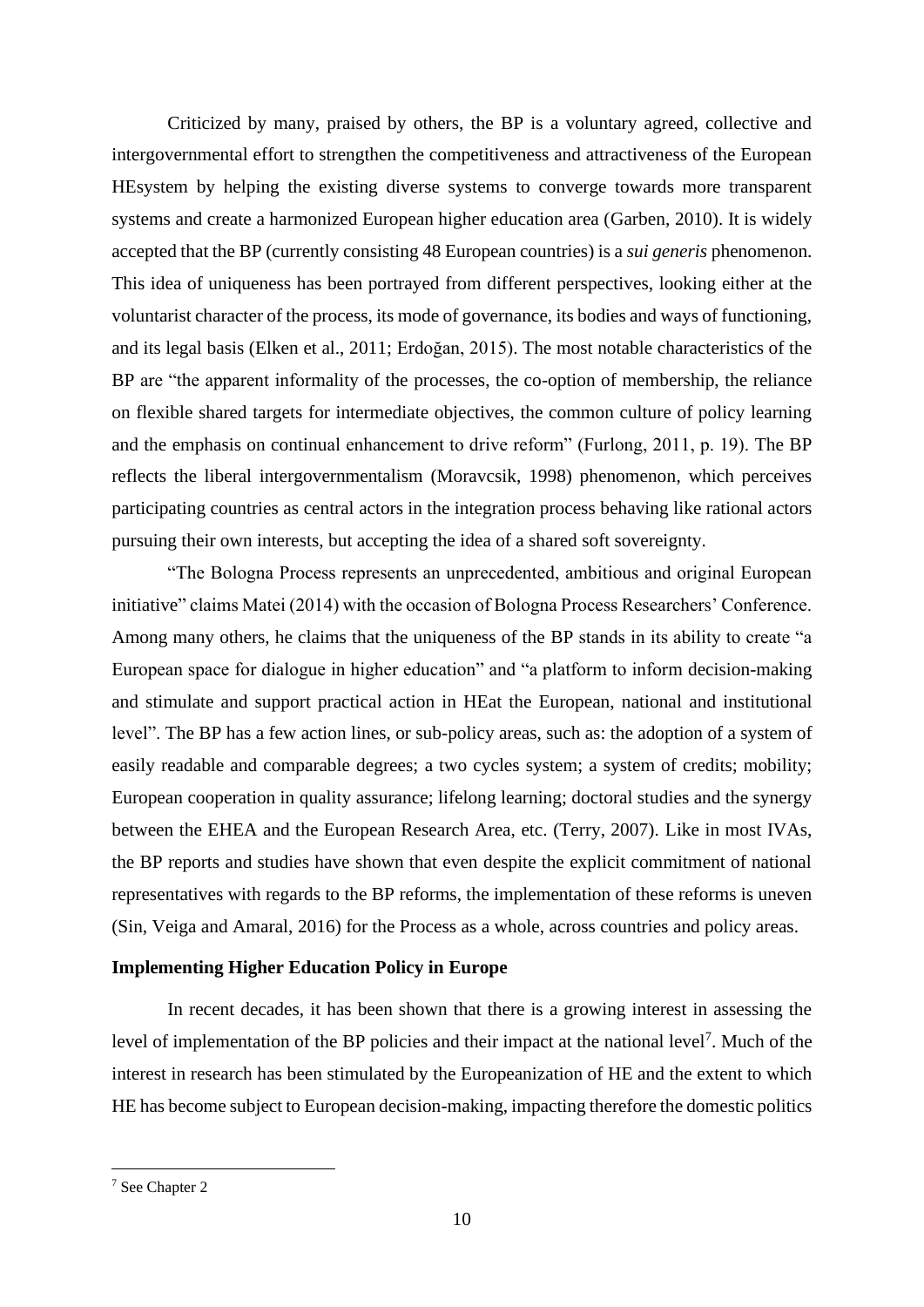and higher education systems (Vukasovic and Huisman, 2018). From outside Europe, the interest has been triggered by the potential of the BP project to serve as a policy model for other regions (Zmas, 2015). Much of the current debates around the BP refer to the implementation process, its harmonization and policy convergence outcomes (e.g., Dienel, 2019), and the dichotomies around it: national versus supra-state interests, the social vs the economic role of HE, etc. (Keeling, 2006; Hackl, 2012).

Notwithstanding its legally non-binding and strong intergovernmental character, participating countries have implemented many elements of the BP. Implementation studies have shown that indeed participating countries move in the same direction, however they do so at varying degrees and paces (Heinze and Knill, 2008). The 2015 Bologna Implementation Report claims that the European Higher Education Area (EHEA) is moving towards a "more common and much more understandable structure of degrees", with almost half of the participating countries making "substantial progress in implementing national qualifications frameworks" (Bologna Implementation Report, 2015, p. 17). Moreover, "the use of learning outcomes in curriculum development has grown substantially" (p. 18) and substantial developments took place with regards to recognition and quality assurance. Sursock, Smidt and Korhonen (2011) show that quality assurance, internationalization, governance, and funding reforms are the most frequent developments, whereas in terms of social dimension, lifelong learning (LLL), mobility and employability the participating countries present very different situations.

A closer look at the existing implementation reports shows that there is a lot to be done to achieve the full implementation. There is uneven implementation of specific policies within individual countries and across countries and regions (e.g., see Veiga, Amaral and Mendes (2008) for Southern European countries). The implementation performance of BP policies cannot be categorized based on a Western Europe – Central Eastern Europe distinction, HE system or governance type. In short, there is no clear pattern of implementation given the existing similarities across different HE systems in Europe (for example, for the three broad models for European universities: Humboldtian, Napoleonic and Anglo-Saxon). The different levels of implementation across the participating countries affect the desired BP end goals of "full harmonization" and policy convergence, in other words to make the European HE systems "more alike, to develop similarities in structures, processes and performances'' (Heinze and Knill, 2008, p. 498). A central theme of this dissertation is to underscore that in spite of great similarities across participating countries and their goal to achieve harmonization and policy convergence, there has been a substantial variation in the BP implementation outputs. This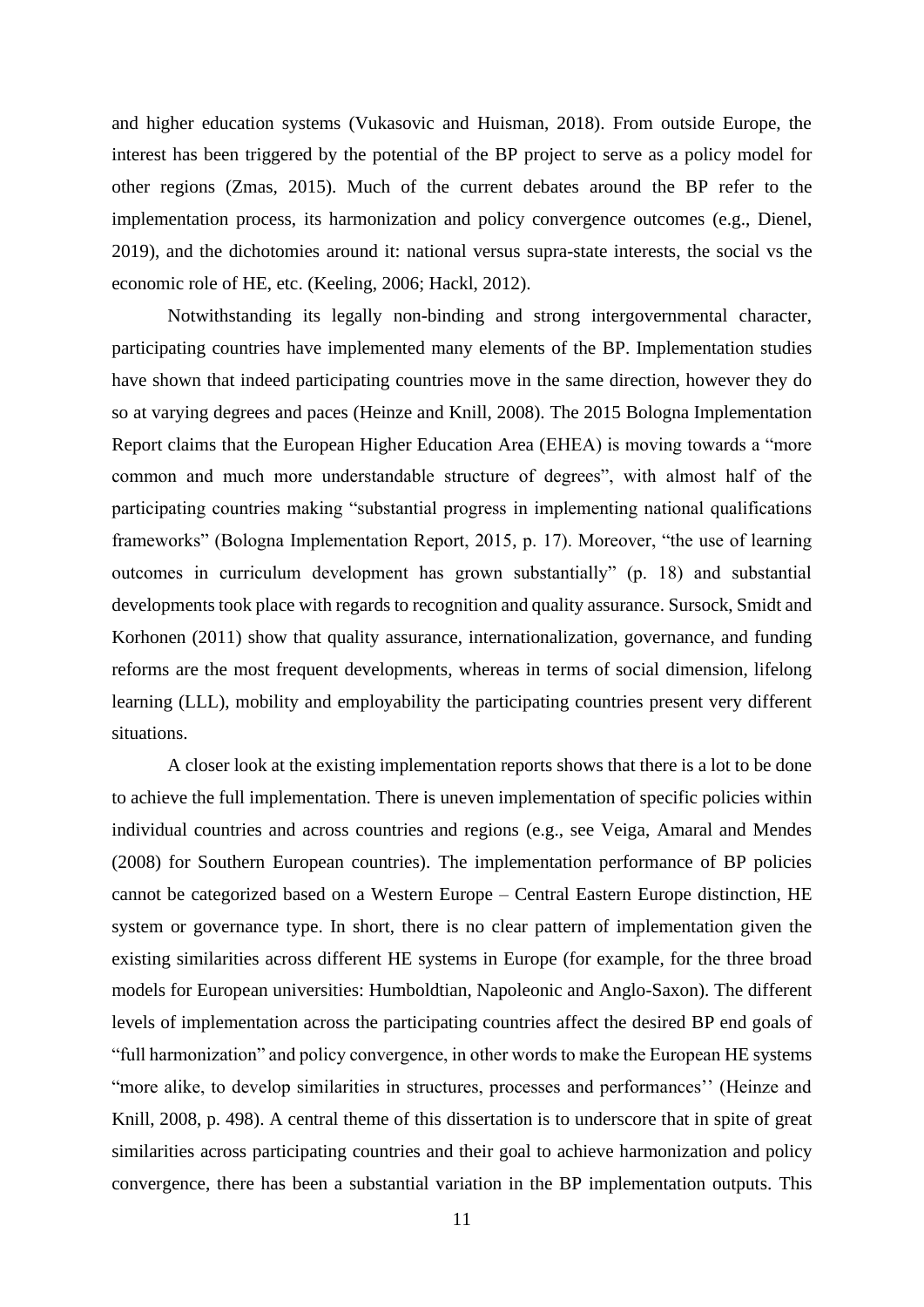dissertation argues that this variation can be explained by examining the national level implementation processes and their mechanism fostering policy change.

As this dissertation will show, most scholarly work on this subject lacks a theoretically grounded and methodological sound explanation of this empirical puzzle. Looking more broadly at these studies, it can be claimed that they predominantly look at the implementation of those policy areas which are more technical, with formal guidelines for implementation or at least some more clear provisions, and some bodies or agencies which facilitate implementation. While country case studies, which look very broadly at what facilitates or obstructs BP implementation (overall) dominate, a review of the literature also shows that there is little done at the higher education institution (HEI) level and on comparing different countries and different policy areas. In short, no study has built a theoretical framework and/or compared different national conditions and contexts in order to explain the variance in implementation across countries, institutions and policy area, and the necessary and sufficient conditions for implementation. This dissertation undertakes to fill this gap building on policy implementation theories, EU integration studies and HE research.

#### **Research Gap and Justification**

Taking into consideration that both BP implementation reports and academic sources show that there is systemic variation in terms of compliance across different participation countries but also across different levels and forms of compliance, this dissertation aims to provide answers to the following question: *What are the factors explaining the different levels of implementation of higher education policies within the Bologna Process?* In other words, this dissertation aims to explore what factors account for the variation in implementation and whether they hold across policy areas and countries (old and new participating countries, EU and non-EU participating countries, countries with different socio-economic and political contexts). Here, *implementation* refers to the stage of policy making through which the status quo is changed and policies are put into effect. It is operationalized as adoption, transposition and practical implementation. 8

The BP is considered a policy model (conveyed through common commitments) which is used for the development of national policies (Matei, Craciun and Torotcoi, 2018; Powell and Finger, 2013), first by adopting the necessary legislation which provides a legal framework for addressing the policy issue at hand. Once the necessary legal framework is adopted at the

<sup>&</sup>lt;sup>8</sup> See (Jentoft, 2014) for a similar approach for explaining environmental agreements implementation; or Toshkov (2011); Dimitrova and Steunenberg (2017) in EU studies.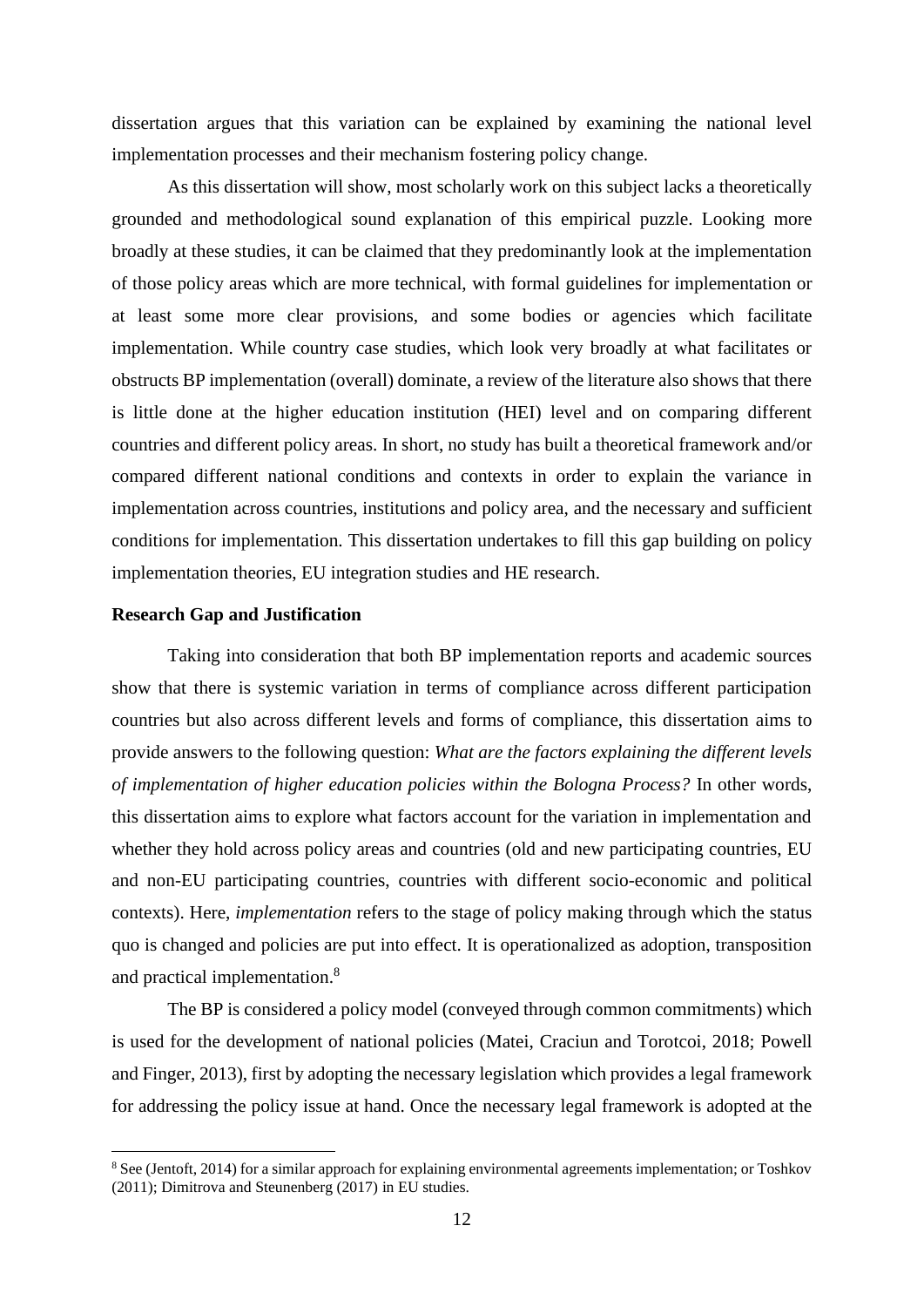national level, the next step for the competent authorities is to translate these policy provisions into operating guidelines, action plans and strategies, etc. The final implementation phase refers to the stage in which these policies are put into effect at the HEIs' level. In other words, it refers to the practical implementation European integration scholars talk about when referring to the establishment of the necessary agencies, tools and instruments, monitoring and compliance mechanisms at the lowest institutional level (Versluis, 2007, p. 53). Based on the above multiple dimensions of implementation and the variables affecting it (Robichau and Lynn, 2009), this dissertation will structure the analysis in two levels: countries as units of analysis (adoption and transposition) and HEIs as sub-levels of analysis (practical implementation).

The uneven implementation outputs across the BP, combined with the specificities of the national HE systems and institutions, suggests that a multiple comparative study design is an effective way to explain the differentiation in implementation of agreed upon policies. The three countries examined in this dissertation, each of which present different implementation levels within the BP, are Portugal, Romania, and Moldova.

Firstly, these cases provide fertile ground for exploring whether the time period a country has been part of the BP matters in the implementation outputs (Holzinger and Schimmelfennig, 2012). This is in line with the sociological institutionalism argument which contends that with time participating countries acquire knowledge about the rules and procedures and internalize its principles, which further helps navigating better through the system. Both Portugal and Romania joined the process in 1999, whereas Moldova in 2005.

Secondly, the three cases allow exploring the role of the European Union (EU) institutions and agencies in "interfering" within the BP and the use of their instruments in enhancing certain policy areas (Huisman and Van der Wende, 2004; Batory, 2016; Dakowska, 2017) (e.g., funding supporting the development of related QA projects). The three countries have different experiences with the EU both time-wise and policy-wise: Portugal became a member of the EU in 1986 (with time it internalized EU's principles and policies – i.e., deeper integration), Romania in 2007 (it had to catch up with EU's policies and had to adjust many of its operational sectors and governance structures), whereas Moldova signed the association agreement in 2014 as a non-EU member and thus it is not directly exposed to EU's policies.

Thirdly, compared to other regions the EHEA is an exceptional multi-level governance context comprising of at least three different levels: supranational, national and institutional. Many studies have argued that an analysis at the regional level of the BP has been lacking despite the fact that countries with similar cultural, economic and political conditions, such as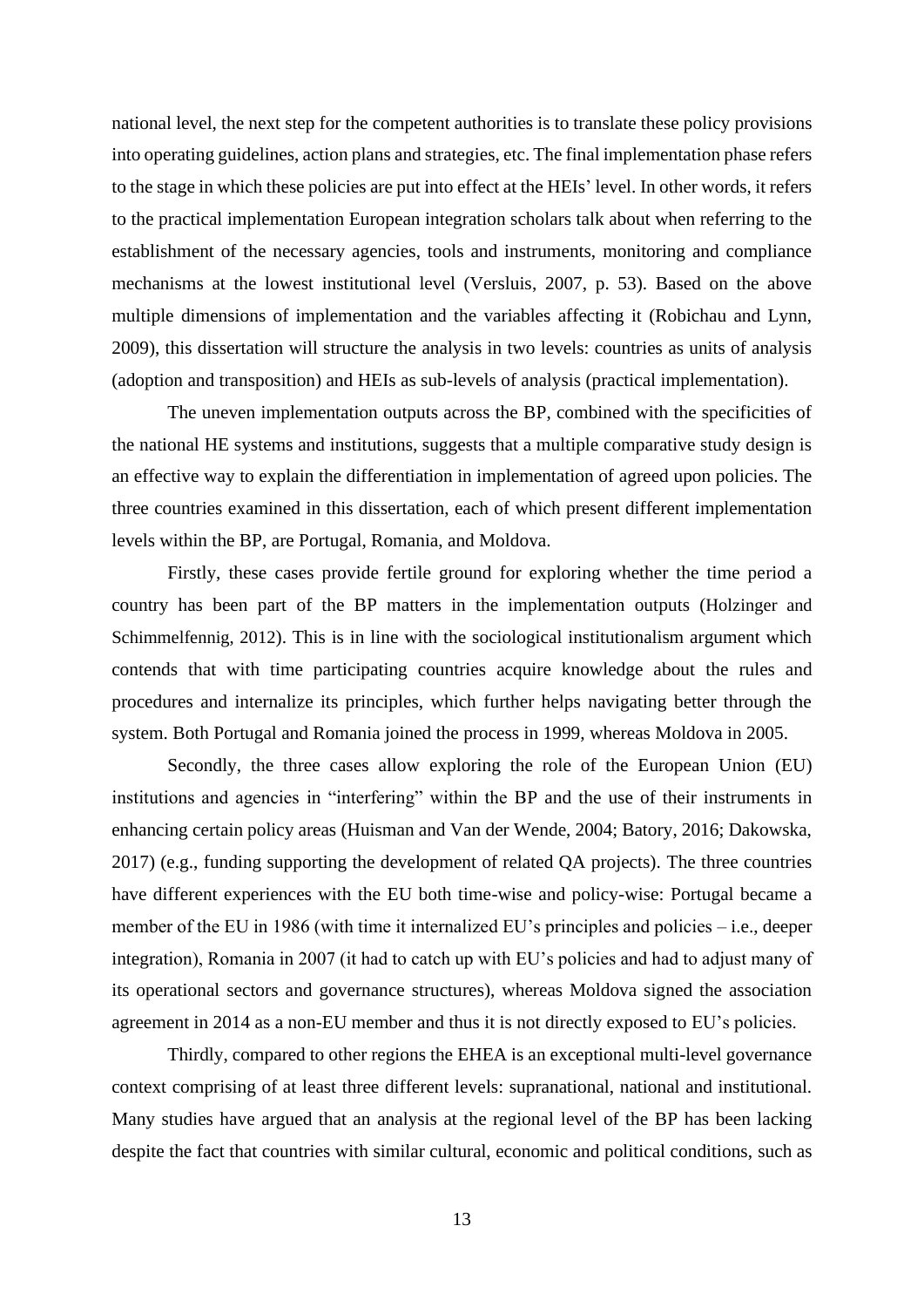Romania and Moldova, are more likely to lead to policy coordination/convergence/ transfer (Heinze and Knill, 2008; Elken and Vukasovic, 2014).

Last but not least, the different socio-economic and political dynamics participating countries present (Dakowska, 2017; Triventi, 2014), the contexts in which HE policy-making takes place, and the type of (higher) education systems represent core dimensions in exploring what matters for complying and implementing the BP agreed commitments. Romania, Moldova and Portugal illustrate well such differences.

Besides country and HE specificities factors, a second set of explanatory factors for the HE policy implementation variation is the nature of the policy in question: its political salience, how clear or abstract it is conceptualized and the degree of change and resources it entails (Hrebiniak, 2006). This dissertation focusses on two different policy areas promoted by the BP, quality assurance (QA) and the social dimension (SD). The preference for these two policy areas has been triggered by the fact that they both constitute BP fundamental commitments. Quality assurance is one of the original foundations of BP, whereas the social dimension came on the agenda later on. Both represent different rationales for the BP: quality assurance was a top down approach (supranational actors and governments leading the agenda), whereas the social dimension came later on (2001) and it was brought on the agenda by the students.

The dissertation relies on a dataset of 68 semi-structured interviews conducted starting from October 2017 to June 2018. The core is 62 interviews (Moldova – 17 interviews, Portugal – 17 interviews, Romania – 28 interviews) with top HE decision-makers, governmental agencies in the field, HE experts and professionals, national student unions and other affected groups, top HEIs' leaders and managers, teachers, student representatives, staff and other administrative units. The remaining interviews include European level experts, professionals, and European policy networks in HE (e.g., European Students Union). Interviewees were asked about their understanding of the BP and how familiar they are with it, how they have been contributing (or not) to creating a shared understanding and implementation QA and SD policies at the BP, national or institutional level, what they consider as main challenges and opportunities in implementation, etc. (see Annex 3 for an interview guide for each category of interviewees).

### **Structure of the Dissertation**

In order to answer the question of *what are the factors explaining the different levels of implementation of higher education policies within the Bologna Process?,* the dissertation is structured as follows. A first part which sets the methodological and analytical approaches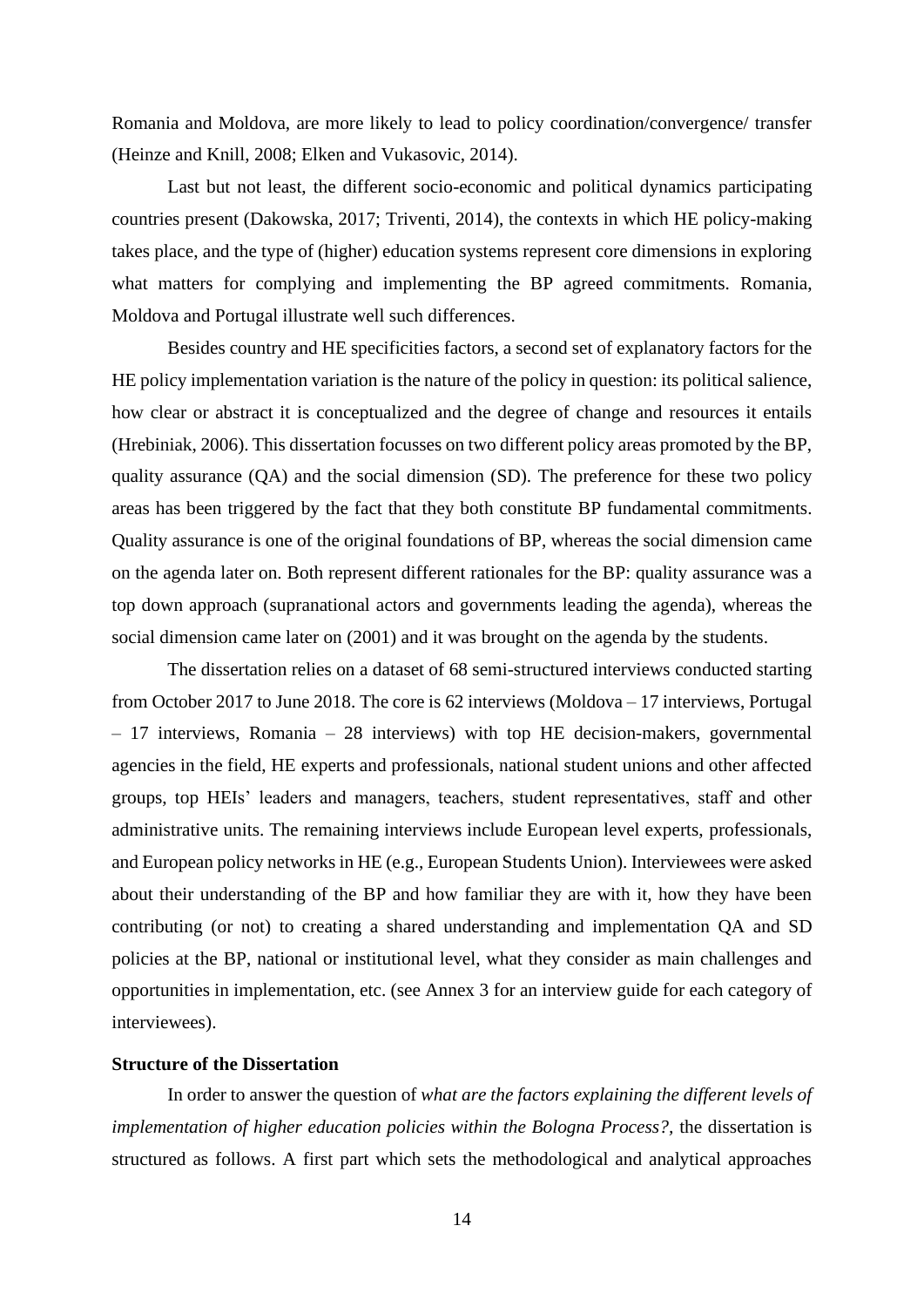(Chapters 1-4). The second part (Chapters 5-7) is the empirical analysis of the case studies. Chapter 1 expands the current introductory section and reflects upon the grounds for cooperation in HE in Europe. It then provides a brief account on the emergence of the BP as a voluntary initiative, its governance structures, and the policies it promotes. This will be the basis for developing the analytical framework and the empirical analysis. The chapter proceeds with an analysis on how these policies – or action lines - have been defined, how they evolved, and identifies two key observations. First, there are action lines which are not clearly defined and operationalized and create confusion when compared with each other. The second observation refers to the fact that there is a strong (inter)dependency relationship between some of these policies. The lesson from the two observations is that having both unclear and interdependent policies generates highly relevant implications for implementation.

Chapter 2 provides a review of the literature concerned with the implementation of the BP within the European Higher Education Area: official documents, policy reports and academic studies (looking at the mode of governance, developments, path and speed of implementation, and the factors contributing or obstructing implementation). The findings of the review show that despite the increasing volume of studies in this area there is no theoretically grounded and methodological sound explanation for different implementation levels across the participating countries and HEIs. However, the existing studies provide useful insights into the state of the art of the BP implementation and they also shed light upon the different factors which account for certain implementation outputs or patterns. The chapter concludes with a summary of the existing theoretical approaches and factors that could contribute to explaining the various degrees of policy implementation across countries and HEIs.

Chapter 3 presents the research design employed. It first reiterates the uneven implementation of the BP as presented in the main implementation documents and proceeds towards justifying the choice for the research design. The section continues with providing an account of the choice of the policy areas examined in this dissertation, the main rationales for the country case selection and the choice of HEIs in these countries. In order to enhance the transparency of the data collection process, the section provides further details on the interviews and the main themes addressed.

Chapter 4 addresses the existing knowledge gap in researching HE policy implementation within the EHEA and puts forward an integrated analytical framework for understanding the different factors facilitating or obstructing policy implementation. Grounded in implementation theories and backed-up by existing research on European integration, policy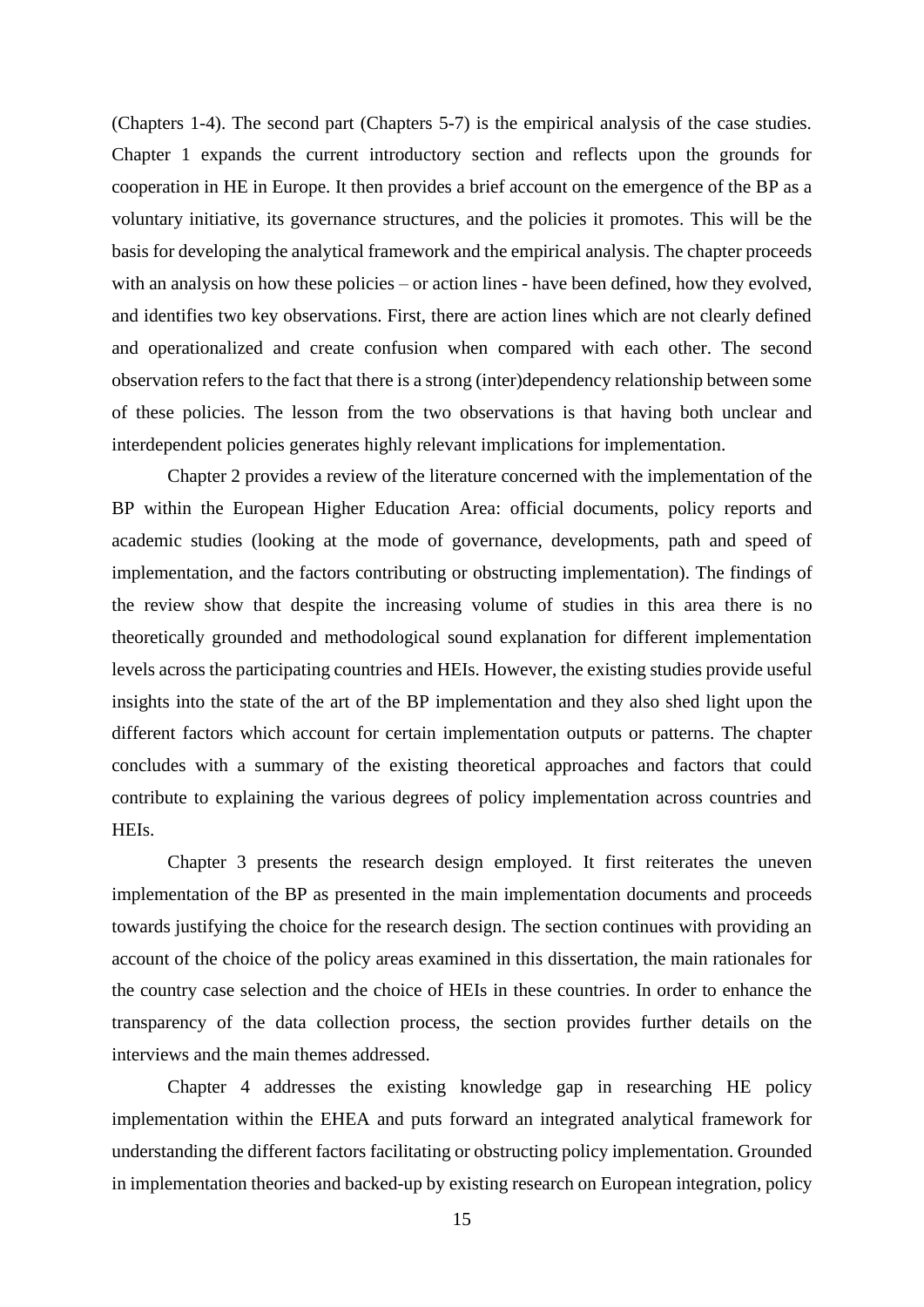change and policy transfer, the proposed framework makes use of existing research on the BP implementation, but also on related initiatives and processes functioning in a somewhat similar way to the BP (e.g., international voluntary agreements in the field of environmental protection). The framework differentiates between three stages of implementation: adoption, transposition and institutional implementation, corresponding to different levels/degrees of implementation at the national and institutional level.

The framework aims to build a more appropriate approach for researching different implementation outputs. The chapter puts forward three main hypotheses regarding mechanisms fostering policy change in line with the BP. Firstly, it hypothesized that adoption is the result of policy fit between commonly agreed policies at the BP level and national preferences and interests, as manifested through national representatives' participation in BP. This causal model predicts that if BP policies have the support of top domestic actors and structures, this will push the national policies closer to the ones promoted by the BP. Secondly, specific to the transposition stage it is hypothesized that mutual learning and other socialization processes equip governmental agencies and bodies, societal actors, and the academic community with information about the main developments at the BP level and contribute to national level policy-making in thus way, by influencing national policy makers. Last but not least, at the HEIs level top-managers, academic and administrative staff, and students develop institutional plans and policies in line with the national level policies or the BP depending on their participation as stakeholders in the policy-making processes, and the added value of the policies in question for further institutional development.

The following three chapters (Chapters 5 to 7) are dedicated to answering the research question by focusing on each of the three implementation stages. Chapter 5 is focusing on adoption. It begins with a short overview of the context in which the countries under consideration joined the BP by pointing out the motivations they had to join the BP, as an important factor to pursue reform. The chapter proceeds with a summary list of the major SD and QA reforms as an indicator of the adoption and transposition performance of the countries under consideration within the BP. Further, the chapter focuses on the countries' engagement with the overall process, their participation in the BP governance structures, and the opportunities these have created for uploading their policy preferences onto the BP agenda. It looks at key decision-makers and country representatives in the BFUG and its working groups. The chapter assesses whether the incorporation of implementers and target groups (HEIs and students) into the decision-making processes at the BP level and their support affects the adoption of the QA and SD policies. It positions some of the key supranational and